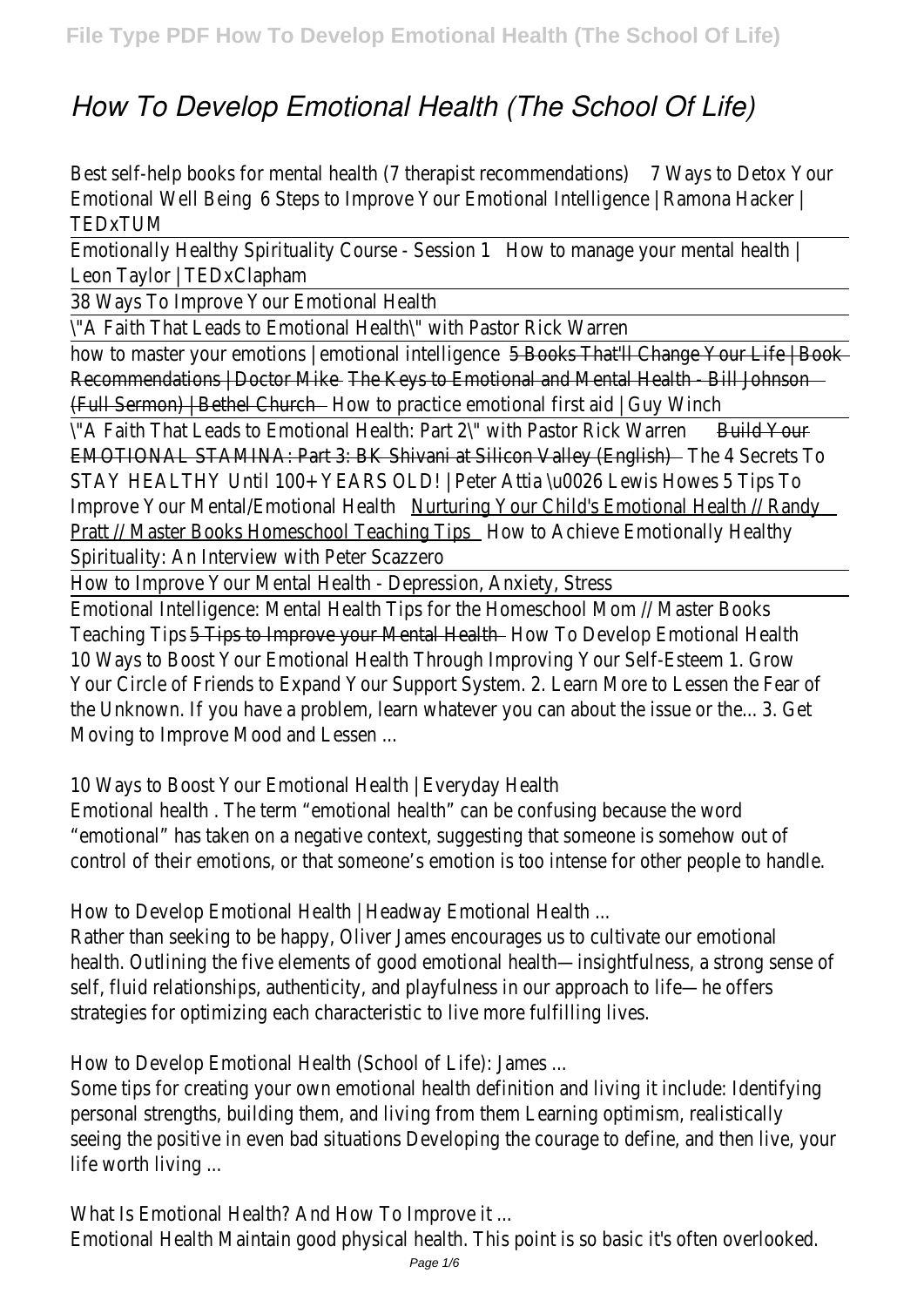Our physical health affects our emotional... Learn to release anger and let go of grudges. Vent if you have to. Shake it off. Walk it off. Harboring anger or ill... Be aware. Look for the hidden message in ...

10 Tips for Maintaining Mental and Emotional Health

9 Ways to Improve Your Mental Health. 1. Maintain healthy, thriving relationships. Loneliness is an epidemic in the U.S. right now. More people than ever are feeling isolated and, in turn, ... 2. Exercise. 3. Challenge yourself. 4. Practice gratitude. 5. Check in with yourself.

How to Improve Your Mental Health | SUCCESS

Everyone responds differently to different mental health methods, skills, techniques, and strategies. That is why it is important to do some self-exploration and develop an understanding of what you need to incorporate into your mental health wellness plan. Common themes in mental health wellness plans include: Mindfulness and meditation

How to Develop a Mental Health Wellness Plan | HealthyPlace

Take care of your emotional health. Although it's important to prioritize our kid's needs, it's equally important to remember that little affects our kids more than how we ourselves are feeling.

7 Tips to Raising an Emotionally Healthy Child ...

Develop healthy physical habits. Healthy eating, physical activity, and regular sleep can improve your physical and mental health.

Emotional Wellness Toolkit | National Institutes of Health ...

Exercise. If you're overwhelmed with stress at work or at home, getting regular exercise can feel impossible. But taking the time for physical activity can nourish both your emotional and your ...

Emotional Health: Why It's as Important as Physical Health

Rather than seeking to be happy, Oliver James encourages us to cultivate our emotional health. Outlining the five elements of good emotional health - insightfulness, a strong sense of self, fluid relationships, authenticity and playfulness in our approach to life - he offers strategies for optimizing each characteristic to live more fulfilling lives.

How to Develop Emotional Health (The School of Life ...

To develop emotional health, you need to have had a pretty great infancy and childhood, lovingly protected and encouraged by carers who were constantly there and precisely atuned to your needs. If that ship has sailed, you'd better have a pretty great therapist, and the money or insurance to pay for them. There. That's it.

How to Develop Emotional Health by Oliver James

Being overweight can lead to self-esteem issues and eventually depression, and a salt- and fatheavy diet makes for a lethargic body and mind. Eat more fresh fruits and vegetables, then join a gym...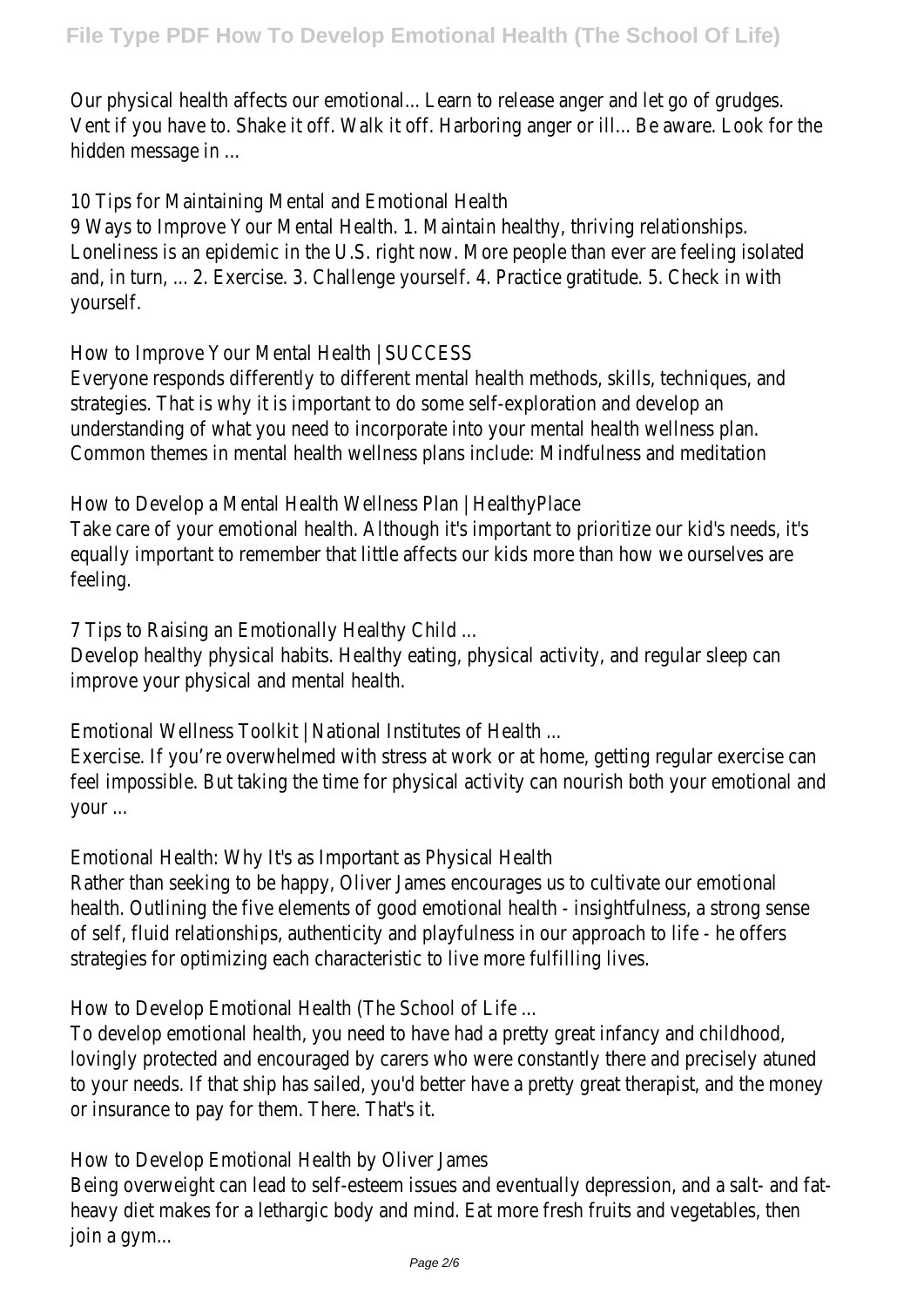10 Quick and Easy Ways to Improve Your Mental Health

Teachers and caregivers promote children's social and emotional health by establishing trusting relationships, created when teachers express warmth, affection, and respect. Teachers can intentionally teach and enhance these skills using evidence-based strategies to teach, model, and reinforce positive behaviors.

Promoting Young Children's Social and Emotional Health

Self-care is key to emotional health because it helps you manage stress and handle things (positive or negative) in a healthy way. When you care for yourself you're putting yourself first, which many people fail to do. Between work, family, friends, and other priorities, selfcare comes in last place for many of us.

Taking Care of You: 6 Ways to Improve Emotional Health

1) Create mental health programming based on data-driven decisions. 2) Collaborate to address the mental health needs of students. 3) Provide a tiered system of mental health support. 4) Evaluate mental health services to ensure they are addressing the academic achievement gaps. 5) Communicate the outcomes to key stakeholders. Make data-driven decisions

Five strategies to develop mental health models in schools ...

After developing a common approach to the definition of mental health apps, we'd characterize them as via telephone accessible tools that focus on the aspects of well-being or mental health ...

| Best self-help books for mental health (7 therapist recommendations)                          | 7 Ways to Detox Your             |  |
|-----------------------------------------------------------------------------------------------|----------------------------------|--|
| 6 Steps to Improve Your Emotional Intelligence   Ramona Hacker  <br>Emotional Well Being      |                                  |  |
| TEDxTUM                                                                                       |                                  |  |
| <b>Emotionally Healthy Spirituality Course - Session 1</b>                                    | How to manage your mental health |  |
| Leon Taylor   TEDxClapham                                                                     |                                  |  |
| 38 Ways To Improve Your Emotional Health                                                      |                                  |  |
| \"A Faith That Leads to Emotional Health\" with Pastor Rick Warren                            |                                  |  |
| how to master your emotions   emotional intelligence 5 Books That'll Change Your Life   Book  |                                  |  |
| Recommendations   Doctor Mike The Keys to Emotional and Mental Health - Bill Johnson          |                                  |  |
| (Full Sermon)   Bethel Church — — How to practice emotional first aid   Guy Winch             |                                  |  |
| \"A Faith That Leads to Emotional Health: Part 2\" with Pastor Rick Warren                    | <b>Build Your</b>                |  |
| <b>EMOTIONAL STAMINA: Part 3: BK Shivani at Silicon Valley (English)</b>                      | The 4 Secrets To                 |  |
| STAY HEALTHY Until 100+ YEARS OLD!   Peter Attia \u0026 Lewis Howes                           | 5 Tips To                        |  |
| Improve Your Mental/Emotional Health Murturing Your Child's Emotional Health // Randy         |                                  |  |
| <b>Pratt // Master Books Homeschool Teaching Tips [20] How to Achieve Emotionally Healthy</b> |                                  |  |
| Spirituality: An Interview with Peter Scazzero                                                |                                  |  |
| How to Improve Your Mental Health - Depression, Anxiety, Stress                               |                                  |  |
| Emotional Intelligence: Mental Health Tips for the Homeschool Mom // Master Books             |                                  |  |
| Teaching Tips 5 Tips to Improve your Mental Health Teal How To Develop Emotional Health       |                                  |  |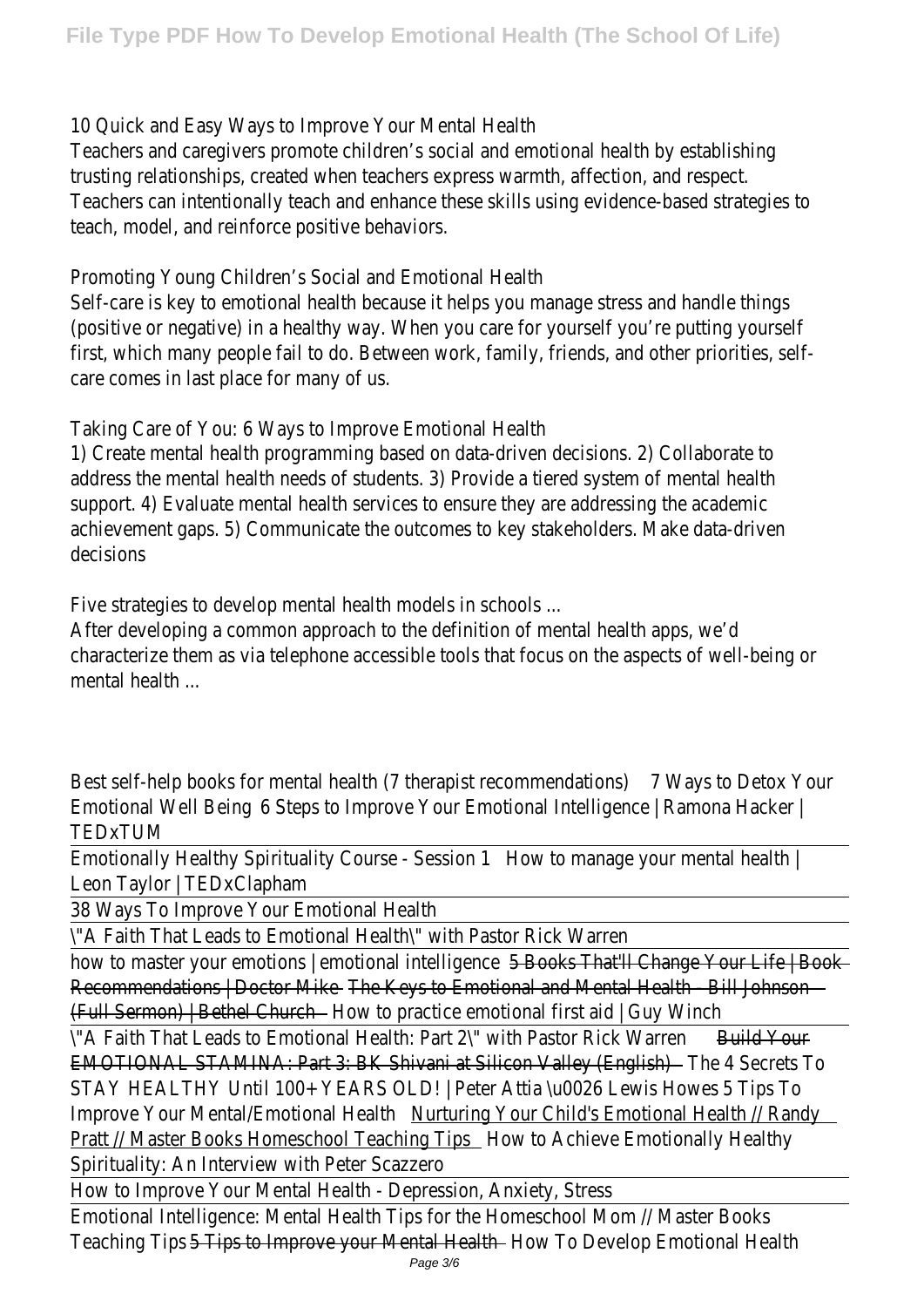10 Ways to Boost Your Emotional Health Through Improving Your Self-Esteem 1. Grow Your Circle of Friends to Expand Your Support System. 2. Learn More to Lessen the Fear of the Unknown. If you have a problem, learn whatever you can about the issue or the... 3. Get Moving to Improve Mood and Lessen ...

## 10 Ways to Boost Your Emotional Health | Everyday Health

Emotional health . The term "emotional health" can be confusing because the word "emotional" has taken on a negative context, suggesting that someone is somehow out of control of their emotions, or that someone's emotion is too intense for other people to handle.

How to Develop Emotional Health | Headway Emotional Health ...

Rather than seeking to be happy, Oliver James encourages us to cultivate our emotional health. Outlining the five elements of good emotional health—insightfulness, a strong sense of self, fluid relationships, authenticity, and playfulness in our approach to life—he offers strategies for optimizing each characteristic to live more fulfilling lives.

How to Develop Emotional Health (School of Life): James ...

Some tips for creating your own emotional health definition and living it include: Identifying personal strengths, building them, and living from them Learning optimism, realistically seeing the positive in even bad situations Developing the courage to define, and then live, your life worth living ...

What Is Emotional Health? And How To Improve it ...

Emotional Health Maintain good physical health. This point is so basic it's often overlooked. Our physical health affects our emotional... Learn to release anger and let go of grudges. Vent if you have to. Shake it off. Walk it off. Harboring anger or ill... Be aware. Look for the hidden message in ...

10 Tips for Maintaining Mental and Emotional Health

9 Ways to Improve Your Mental Health. 1. Maintain healthy, thriving relationships. Loneliness is an epidemic in the U.S. right now. More people than ever are feeling isolated and, in turn, ... 2. Exercise. 3. Challenge yourself. 4. Practice gratitude. 5. Check in with yourself.

How to Improve Your Mental Health | SUCCESS

Everyone responds differently to different mental health methods, skills, techniques, and strategies. That is why it is important to do some self-exploration and develop an understanding of what you need to incorporate into your mental health wellness plan. Common themes in mental health wellness plans include: Mindfulness and meditation

How to Develop a Mental Health Wellness Plan | HealthyPlace

Take care of your emotional health. Although it's important to prioritize our kid's needs, it's equally important to remember that little affects our kids more than how we ourselves are feeling.

7 Tips to Raising an Emotionally Healthy Child ...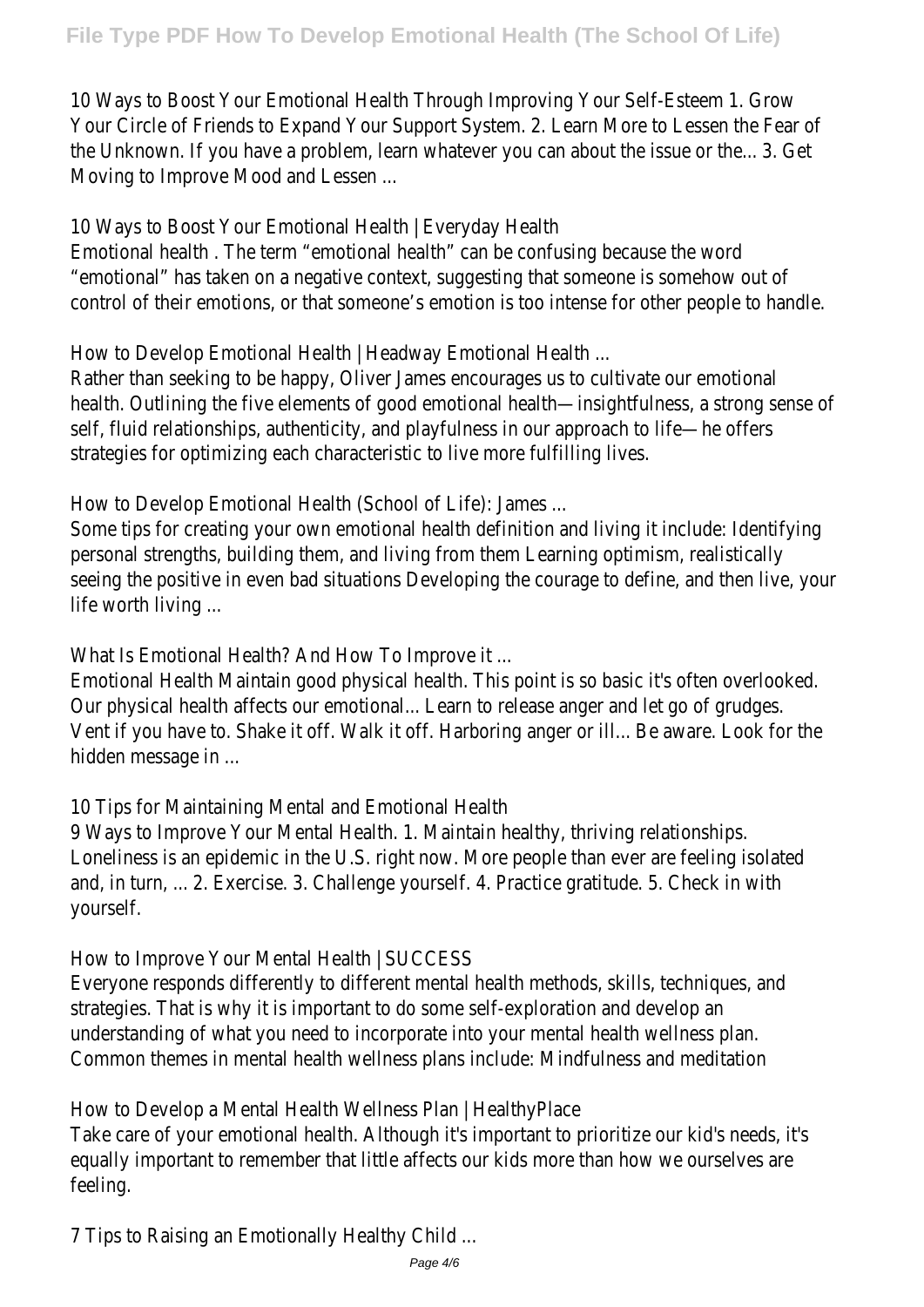Develop healthy physical habits. Healthy eating, physical activity, and regular sleep can improve your physical and mental health.

Emotional Wellness Toolkit | National Institutes of Health ...

Exercise. If you're overwhelmed with stress at work or at home, getting regular exercise can feel impossible. But taking the time for physical activity can nourish both your emotional and your ...

Emotional Health: Why It's as Important as Physical Health

Rather than seeking to be happy, Oliver James encourages us to cultivate our emotional health. Outlining the five elements of good emotional health - insightfulness, a strong sense of self, fluid relationships, authenticity and playfulness in our approach to life - he offers strategies for optimizing each characteristic to live more fulfilling lives.

How to Develop Emotional Health (The School of Life ...

To develop emotional health, you need to have had a pretty great infancy and childhood, lovingly protected and encouraged by carers who were constantly there and precisely atuned to your needs. If that ship has sailed, you'd better have a pretty great therapist, and the money or insurance to pay for them. There. That's it.

How to Develop Emotional Health by Oliver James

Being overweight can lead to self-esteem issues and eventually depression, and a salt- and fatheavy diet makes for a lethargic body and mind. Eat more fresh fruits and vegetables, then join a gym...

10 Quick and Easy Ways to Improve Your Mental Health

Teachers and caregivers promote children's social and emotional health by establishing trusting relationships, created when teachers express warmth, affection, and respect. Teachers can intentionally teach and enhance these skills using evidence-based strategies to teach, model, and reinforce positive behaviors.

Promoting Young Children's Social and Emotional Health

Self-care is key to emotional health because it helps you manage stress and handle things (positive or negative) in a healthy way. When you care for yourself you're putting yourself first, which many people fail to do. Between work, family, friends, and other priorities, selfcare comes in last place for many of us.

Taking Care of You: 6 Ways to Improve Emotional Health

1) Create mental health programming based on data-driven decisions. 2) Collaborate to address the mental health needs of students. 3) Provide a tiered system of mental health support. 4) Evaluate mental health services to ensure they are addressing the academic achievement gaps. 5) Communicate the outcomes to key stakeholders. Make data-driven decisions

Five strategies to develop mental health models in schools ... After developing a common approach to the definition of mental health apps, we'd